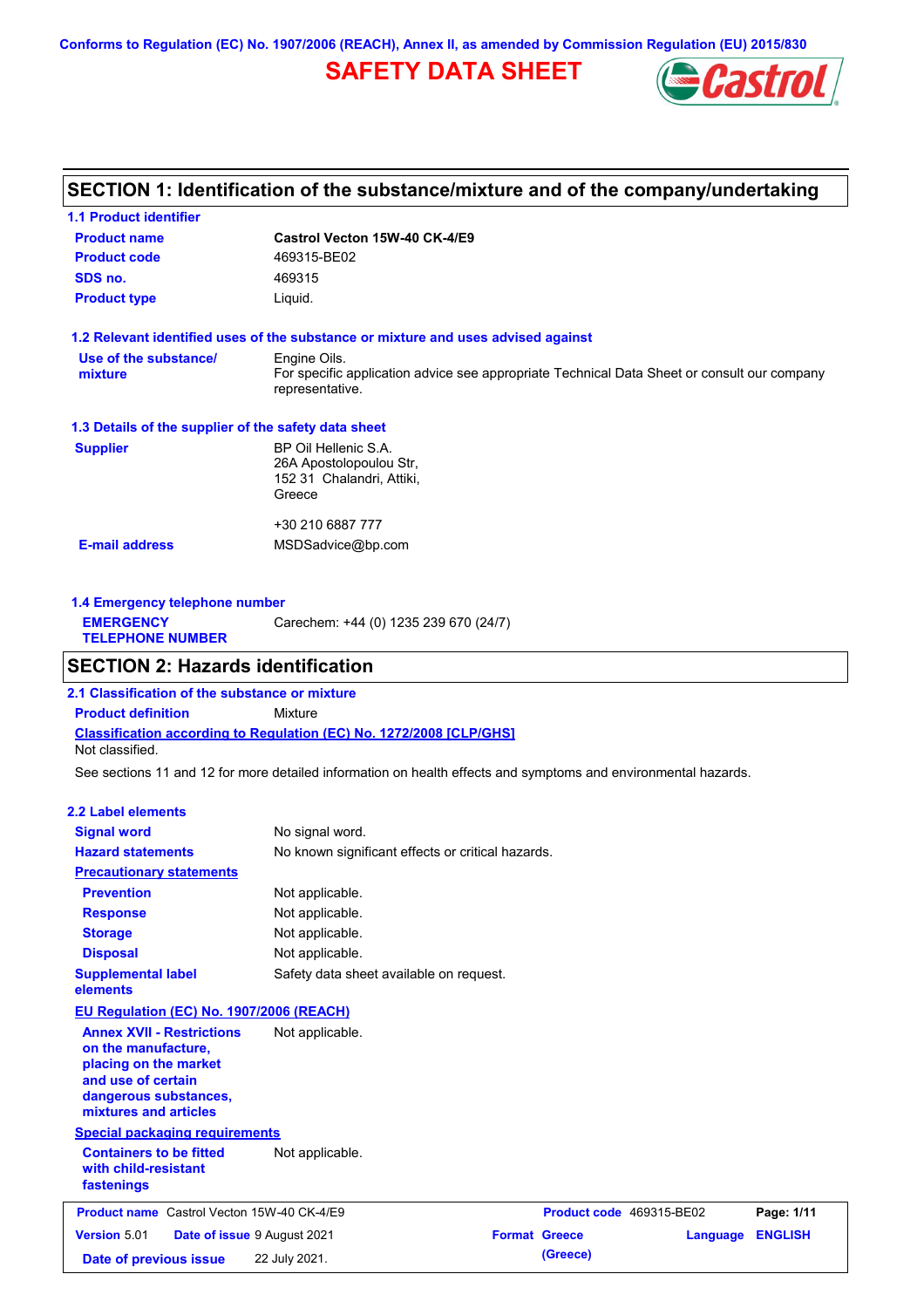## **SECTION 2: Hazards identification**

| <b>Tactile warning of danger</b>                                                                                         | Not applicable.                                                                                                                                                                                                                 |
|--------------------------------------------------------------------------------------------------------------------------|---------------------------------------------------------------------------------------------------------------------------------------------------------------------------------------------------------------------------------|
| 2.3 Other hazards                                                                                                        |                                                                                                                                                                                                                                 |
| <b>Results of PBT and vPvB</b><br>assessment                                                                             | Product does not meet the criteria for PBT or vPvB according to Regulation (EC) No. 1907/2006,<br>Annex XIII.                                                                                                                   |
| <b>Product meets the criteria</b><br>for PBT or vPvB according<br>to Regulation (EC) No.<br><b>1907/2006, Annex XIII</b> | This mixture does not contain any substances that are assessed to be a PBT or a vPvB.                                                                                                                                           |
| Other hazards which do<br>not result in classification                                                                   | Defatting to the skin.<br><b>USED ENGINE OILS</b><br>Used engine oil may contain hazardous components which have the potential to cause skin<br>cancer.<br>See Toxicological Information, section 11 of this Safety Data Sheet. |
|                                                                                                                          | Experimental data on one or more of the components has been used to determine all or part of                                                                                                                                    |

Experimental data on one or more of the components has been used to determine all or part of the hazard classification of this product.

# **SECTION 3: Composition/information on ingredients**

## **3.2 Mixtures**

Mixture **Product definition**

Highly refined base oil (IP 346 DMSO extract < 3%). Proprietary performance additives.

| <b>Product/ingredient</b><br>name                                                                    | <b>Identifiers</b>                                                                       | $\frac{9}{6}$ | <b>Regulation (EC) No.</b><br>1272/2008 [CLP]                      | <b>Type</b> |
|------------------------------------------------------------------------------------------------------|------------------------------------------------------------------------------------------|---------------|--------------------------------------------------------------------|-------------|
| Distillates (petroleum), hydrotreated<br>heavy paraffinic                                            | REACH #: 01-2119484627-25<br>EC: 265-157-1<br>CAS: 64742-54-7<br>Index: 649-467-00-8     | ≥75 - ≤90     | Not classified.                                                    | [2]         |
| Distillates (petroleum), solvent-<br>dewaxed heavy paraffinic                                        | REACH #: 01-2119471299-27<br>EC: 265-169-7<br>CAS: 64742-65-0<br>Index: 649-474-00-6     | 55            | Not classified.                                                    | $[2]$       |
| Distillates (petroleum), hydrotreated<br>heavy paraffinic                                            | REACH #: 01-2119484627-25 ≤5<br>EC: 265-157-1<br>CAS: 64742-54-7<br>Index: 649-467-00-8  |               | Asp. Tox. 1, H304                                                  | [1] [2]     |
| Distillates (petroleum), solvent-<br>dewaxed heavy paraffinic                                        | REACH #: 01-2119471299-27 ≤3<br>EC: 265-169-7<br>CAS: 64742-65-0<br>Index: 649-474-00-6  |               | Asp. Tox. 1, H304                                                  | [1] [2]     |
| reaction mass of isomers of:<br>C7-9-alkyl 3-(3,5-di-tert-butyl-<br>4-hydroxyphenyl) propionate      | REACH #: 01-0000015551-76 ≤3<br>EC: 406-040-9<br>CAS: 125643-61-0<br>Index: 607-530-00-7 |               | Aquatic Chronic 4, H413                                            | $[1]$       |
| Distillates (petroleum), solvent-<br>dewaxed light paraffinic                                        | REACH #: 01-2119480132-48 ≤3<br>EC: 265-159-2<br>CAS: 64742-56-9<br>Index: 649-469-00-9  |               | Asp. Tox. 1, H304                                                  | [1] [2]     |
| Paraffin oils (petroleum), catalytic<br>dewaxed heavy                                                | REACH #: 01-2119487080-42 ≤3<br>EC: 265-174-4<br>CAS: 64742-70-7<br>Index: 649-477-00-2  |               | Asp. Tox. 1, H304                                                  | [1] [2]     |
| zinc bis[O-(6-methylheptyl)] bis[O-(sec-REACH #: 01-2119543726-33 ≤3<br>butyl)] bis(dithiophosphate) | EC: 298-577-9<br>CAS: 93819-94-4                                                         |               | Skin Irrit. 2, H315<br>Eye Dam. 1, H318<br>Aquatic Chronic 2, H411 | $[1]$       |

**See Section 16 for the full text of the H statements declared above.**

#### Type

|                        | <b>Product name</b> Castrol Vecton 15W-40 CK-4/E9 | <b>Product code</b> 469315-BE02 |                         | Page: 2/11 |
|------------------------|---------------------------------------------------|---------------------------------|-------------------------|------------|
| <b>Version 5.01</b>    | <b>Date of issue 9 August 2021</b>                | <b>Format Greece</b>            | <b>Language ENGLISH</b> |            |
| Date of previous issue | 22 July 2021.                                     | (Greece)                        |                         |            |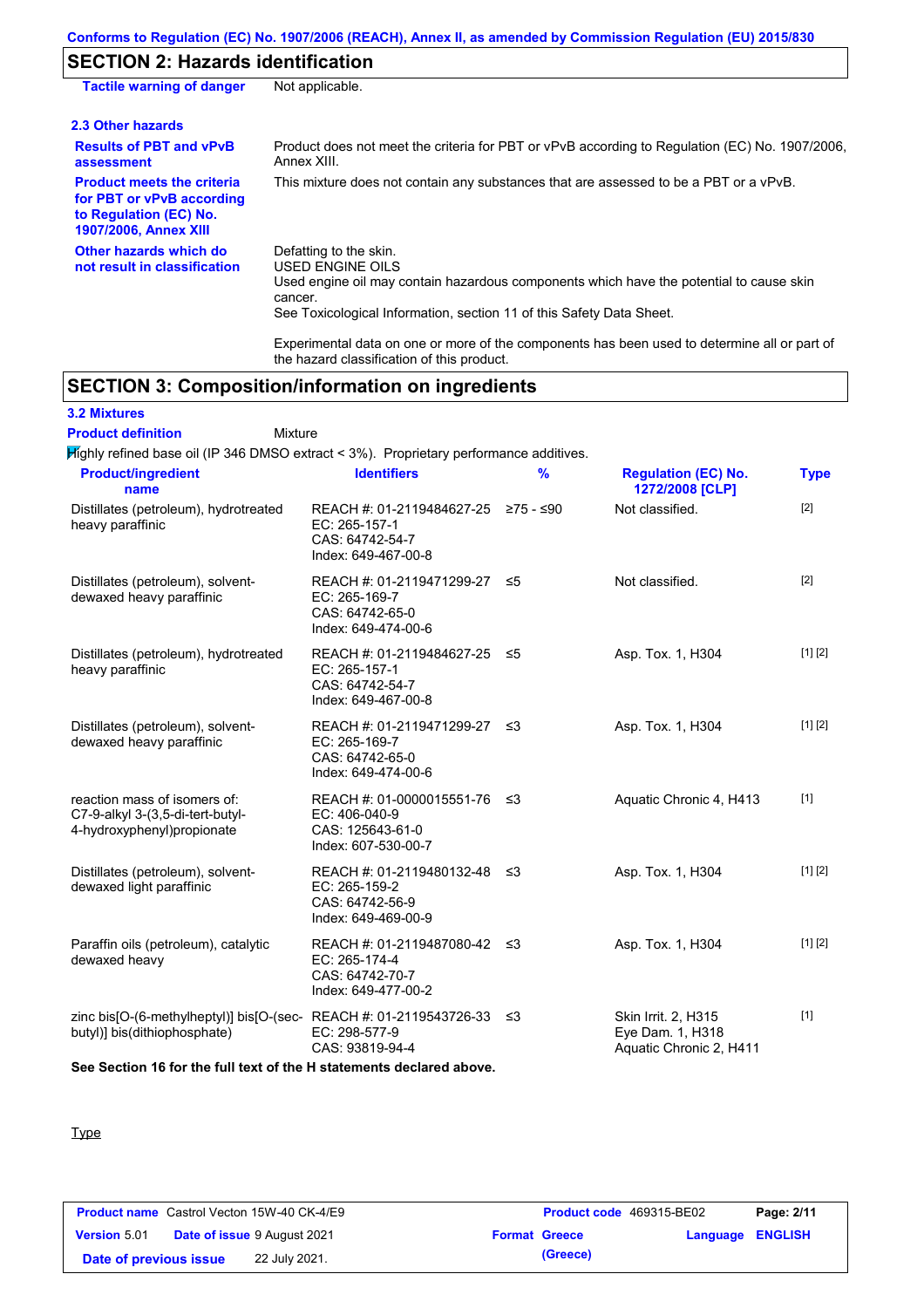## **SECTION 3: Composition/information on ingredients**

[1] Substance classified with a health or environmental hazard

[2] Substance with a workplace exposure limit

[3] Substance meets the criteria for PBT according to Regulation (EC) No. 1907/2006, Annex XIII

- [4] Substance meets the criteria for vPvB according to Regulation (EC) No. 1907/2006, Annex XIII
- [5] Substance of equivalent concern

[6] Additional disclosure due to company policy

Occupational exposure limits, if available, are listed in Section 8.

### **SECTION 4: First aid measures**

#### **4.1 Description of first aid measures**

| Eye contact                       | In case of contact, immediately flush eyes with plenty of water for at least 15 minutes. Eyelids<br>should be held away from the eyeball to ensure thorough rinsing. Check for and remove any<br>contact lenses. Get medical attention. |
|-----------------------------------|-----------------------------------------------------------------------------------------------------------------------------------------------------------------------------------------------------------------------------------------|
| <b>Skin contact</b>               | Wash skin thoroughly with soap and water or use recognised skin cleanser. Remove<br>contaminated clothing and shoes. Wash clothing before reuse. Clean shoes thoroughly before<br>reuse. Get medical attention if irritation develops.  |
| <b>Inhalation</b>                 | If inhaled, remove to fresh air. Get medical attention if symptoms occur.                                                                                                                                                               |
| <b>Ingestion</b>                  | Do not induce vomiting unless directed to do so by medical personnel. Get medical attention if<br>symptoms occur.                                                                                                                       |
| <b>Protection of first-aiders</b> | No action shall be taken involving any personal risk or without suitable training. It may be<br>dangerous to the person providing aid to give mouth-to-mouth resuscitation.                                                             |

#### **4.2 Most important symptoms and effects, both acute and delayed**

See Section 11 for more detailed information on health effects and symptoms.

| <b>Potential acute health effects</b> |  |  |
|---------------------------------------|--|--|
|                                       |  |  |

| <b>Inhalation</b>   | Vapour inhalation under ambient conditions is not normally a problem due to low vapour<br>pressure.               |
|---------------------|-------------------------------------------------------------------------------------------------------------------|
| <b>Ingestion</b>    | No known significant effects or critical hazards.                                                                 |
| <b>Skin contact</b> | Defatting to the skin. May cause skin dryness and irritation.                                                     |
| Eye contact         | Not classified as an eye irritant. Based on data available for this or related materials.                         |
|                     | Delayed and immediate effects as well as chronic effects from short and long-term exposure                        |
| <b>Inhalation</b>   | Overexposure to the inhalation of airborne droplets or aerosols may cause irritation of the<br>respiratory tract. |
| <b>Ingestion</b>    | Ingestion of large quantities may cause nausea and diarrhoea.                                                     |
| <b>Skin contact</b> | Prolonged or repeated contact can defat the skin and lead to irritation and/or dermatitis.                        |
| Eye contact         | Potential risk of transient stinging or redness if accidental eye contact occurs.                                 |

#### **4.3 Indication of any immediate medical attention and special treatment needed**

**Notes to physician** Treatment should in general be symptomatic and directed to relieving any effects.

| 5.1 Extinguishing media                                   |                                                                                                                                                                                                                                                                                                                                                                   |  |  |
|-----------------------------------------------------------|-------------------------------------------------------------------------------------------------------------------------------------------------------------------------------------------------------------------------------------------------------------------------------------------------------------------------------------------------------------------|--|--|
| <b>Suitable extinguishing</b><br>media                    | In case of fire, use foam, dry chemical or carbon dioxide extinguisher or spray.                                                                                                                                                                                                                                                                                  |  |  |
| <b>Unsuitable extinguishing</b><br>media                  | Do not use water jet. The use of a water jet may cause the fire to spread by splashing the<br>burning product.                                                                                                                                                                                                                                                    |  |  |
| 5.2 Special hazards arising from the substance or mixture |                                                                                                                                                                                                                                                                                                                                                                   |  |  |
| <b>Hazards from the</b><br>substance or mixture           | In a fire or if heated, a pressure increase will occur and the container may burst.                                                                                                                                                                                                                                                                               |  |  |
| <b>Hazardous combustion</b><br><b>products</b>            | Combustion products may include the following:<br>carbon oxides $(CO, CO2)$ (carbon monoxide, carbon dioxide)                                                                                                                                                                                                                                                     |  |  |
| <b>5.3 Advice for firefighters</b>                        |                                                                                                                                                                                                                                                                                                                                                                   |  |  |
| <b>Special precautions for</b><br>fire-fighters           | No action shall be taken involving any personal risk or without suitable training. Promptly<br>isolate the scene by removing all persons from the vicinity of the incident if there is a fire.                                                                                                                                                                    |  |  |
| <b>Special protective</b><br>equipment for fire-fighters  | Fire-fighters should wear appropriate protective equipment and self-contained breathing<br>apparatus (SCBA) with a full face-piece operated in positive pressure mode. Clothing for fire-<br>fighters (including helmets, protective boots and gloves) conforming to European standard EN<br>469 will provide a basic level of protection for chemical incidents. |  |  |
| <b>Product name</b> Castrol Vecton 15W-40 CK-4/E9         | Product code 469315-BE02<br>Page: 3/11                                                                                                                                                                                                                                                                                                                            |  |  |
| <b>Version 5.01</b><br>Date of issue 9 August 2021        | <b>Format Greece</b><br><b>ENGLISH</b><br>Language                                                                                                                                                                                                                                                                                                                |  |  |
| Date of previous issue                                    | (Greece)<br>22 July 2021.                                                                                                                                                                                                                                                                                                                                         |  |  |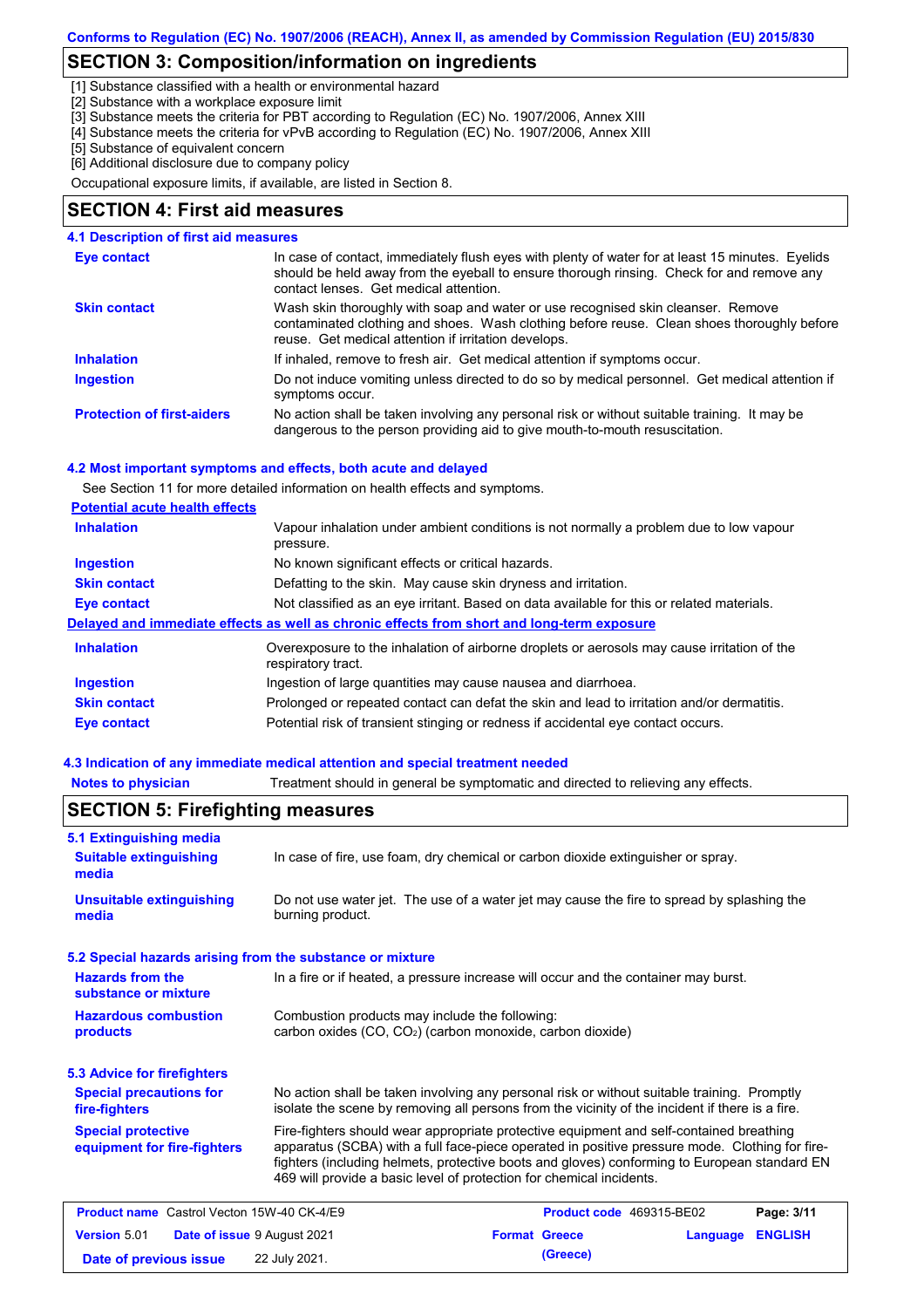## **SECTION 6: Accidental release measures**

|                                                          | 6.1 Personal precautions, protective equipment and emergency procedures                                                                                                                                                                                                                                                                                                                        |
|----------------------------------------------------------|------------------------------------------------------------------------------------------------------------------------------------------------------------------------------------------------------------------------------------------------------------------------------------------------------------------------------------------------------------------------------------------------|
| For non-emergency<br>personnel                           | No action shall be taken involving any personal risk or without suitable training. Evacuate<br>surrounding areas. Keep unnecessary and unprotected personnel from entering. Do not touch<br>or walk through spilt material. Floors may be slippery; use care to avoid falling. Put on<br>appropriate personal protective equipment.                                                            |
| For emergency responders                                 | Entry into a confined space or poorly ventilated area contaminated with vapour, mist or fume is<br>extremely hazardous without the correct respiratory protective equipment and a safe system of<br>work. Wear self-contained breathing apparatus. Wear a suitable chemical protective suit.<br>Chemical resistant boots. See also the information in "For non-emergency personnel".           |
| <b>6.2 Environmental</b><br>precautions                  | Avoid dispersal of spilt material and runoff and contact with soil, waterways, drains and sewers.<br>Inform the relevant authorities if the product has caused environmental pollution (sewers,<br>waterways, soil or air).                                                                                                                                                                    |
| 6.3 Methods and material for containment and cleaning up |                                                                                                                                                                                                                                                                                                                                                                                                |
| <b>Small spill</b>                                       | Stop leak if without risk. Move containers from spill area. Absorb with an inert material and<br>place in an appropriate waste disposal container. Dispose of via a licensed waste disposal<br>contractor.                                                                                                                                                                                     |
| <b>Large spill</b>                                       | Stop leak if without risk. Move containers from spill area. Prevent entry into sewers, water<br>courses, basements or confined areas. Contain and collect spillage with non-combustible,<br>absorbent material e.g. sand, earth, vermiculite or diatomaceous earth and place in container<br>for disposal according to local regulations. Dispose of via a licensed waste disposal contractor. |
| 6.4 Reference to other<br><b>sections</b>                | See Section 1 for emergency contact information.<br>See Section 5 for firefighting measures.<br>See Section 8 for information on appropriate personal protective equipment.<br>See Section 12 for environmental precautions.<br>See Section 13 for additional waste treatment information.                                                                                                     |

# **SECTION 7: Handling and storage**

### **7.1 Precautions for safe handling**

| <b>Protective measures</b>                                                           | Put on appropriate personal protective equipment.                                                                                                                                                                                                                                                                                                                                                                                                                                        |
|--------------------------------------------------------------------------------------|------------------------------------------------------------------------------------------------------------------------------------------------------------------------------------------------------------------------------------------------------------------------------------------------------------------------------------------------------------------------------------------------------------------------------------------------------------------------------------------|
| <b>Advice on general</b><br>occupational hygiene                                     | Eating, drinking and smoking should be prohibited in areas where this material is handled,<br>stored and processed. Wash thoroughly after handling. Remove contaminated clothing and<br>protective equipment before entering eating areas. See also Section 8 for additional<br>information on hygiene measures.                                                                                                                                                                         |
| <b>7.2 Conditions for safe</b><br>storage, including any<br><i>incompatibilities</i> | Store in accordance with local requiations. Store in a dry, cool and well-ventilated area, away<br>from incompatible materials (see Section 10). Keep away from heat and direct sunlight. Keep<br>container tightly closed and sealed until ready for use. Containers that have been opened must<br>be carefully resealed and kept upright to prevent leakage. Store and use only in equipment/<br>containers designed for use with this product. Do not store in unlabelled containers. |
| <b>Not suitable</b>                                                                  | Prolonged exposure to elevated temperature.                                                                                                                                                                                                                                                                                                                                                                                                                                              |
| 7.3 Specific end use(s)                                                              |                                                                                                                                                                                                                                                                                                                                                                                                                                                                                          |
| <b>Recommendations</b>                                                               | See section 1.2 and Exposure scenarios in annex, if applicable.                                                                                                                                                                                                                                                                                                                                                                                                                          |

# **SECTION 8: Exposure controls/personal protection**

| <b>Occupational exposure limits</b>                          | No exposure limit value known.                                                                                         |  |  |
|--------------------------------------------------------------|------------------------------------------------------------------------------------------------------------------------|--|--|
| <b>Product/ingredient name</b>                               | <b>Exposure limit values</b>                                                                                           |  |  |
| Distillates (petroleum), hydrotreated heavy paraffinic       | Ministry of Labour and Social Affairs (Greece).<br>TWA: 5 mg/m <sup>3</sup> 8 hours. Issued/Revised: 5/1999 Form: mist |  |  |
| Distillates (petroleum), solvent-dewaxed heavy<br>paraffinic | Ministry of Labour and Social Affairs (Greece).                                                                        |  |  |
|                                                              | TWA: 5 mg/m <sup>3</sup> 8 hours. Issued/Revised: 5/1999 Form: mist                                                    |  |  |
| Distillates (petroleum), hydrotreated heavy paraffinic       | Ministry of Labour and Social Affairs (Greece).<br>TWA: 5 mg/m <sup>3</sup> 8 hours. Issued/Revised: 5/1999 Form: mist |  |  |
| Distillates (petroleum), solvent-dewaxed heavy               | Ministry of Labour and Social Affairs (Greece).                                                                        |  |  |
| paraffinic                                                   | TWA: 5 mg/m <sup>3</sup> 8 hours. Issued/Revised: 5/1999 Form: mist                                                    |  |  |
| <b>Product name</b> Castrol Vecton 15W-40 CK-4/E9            | Product code 469315-BE02<br>Page: 4/11                                                                                 |  |  |
| <b>Version 5.01</b><br><b>Date of issue 9 August 2021</b>    | <b>Format Greece</b><br><b>ENGLISH</b><br>Language                                                                     |  |  |
| 22 July 2021.<br>Date of previous issue                      | (Greece)                                                                                                               |  |  |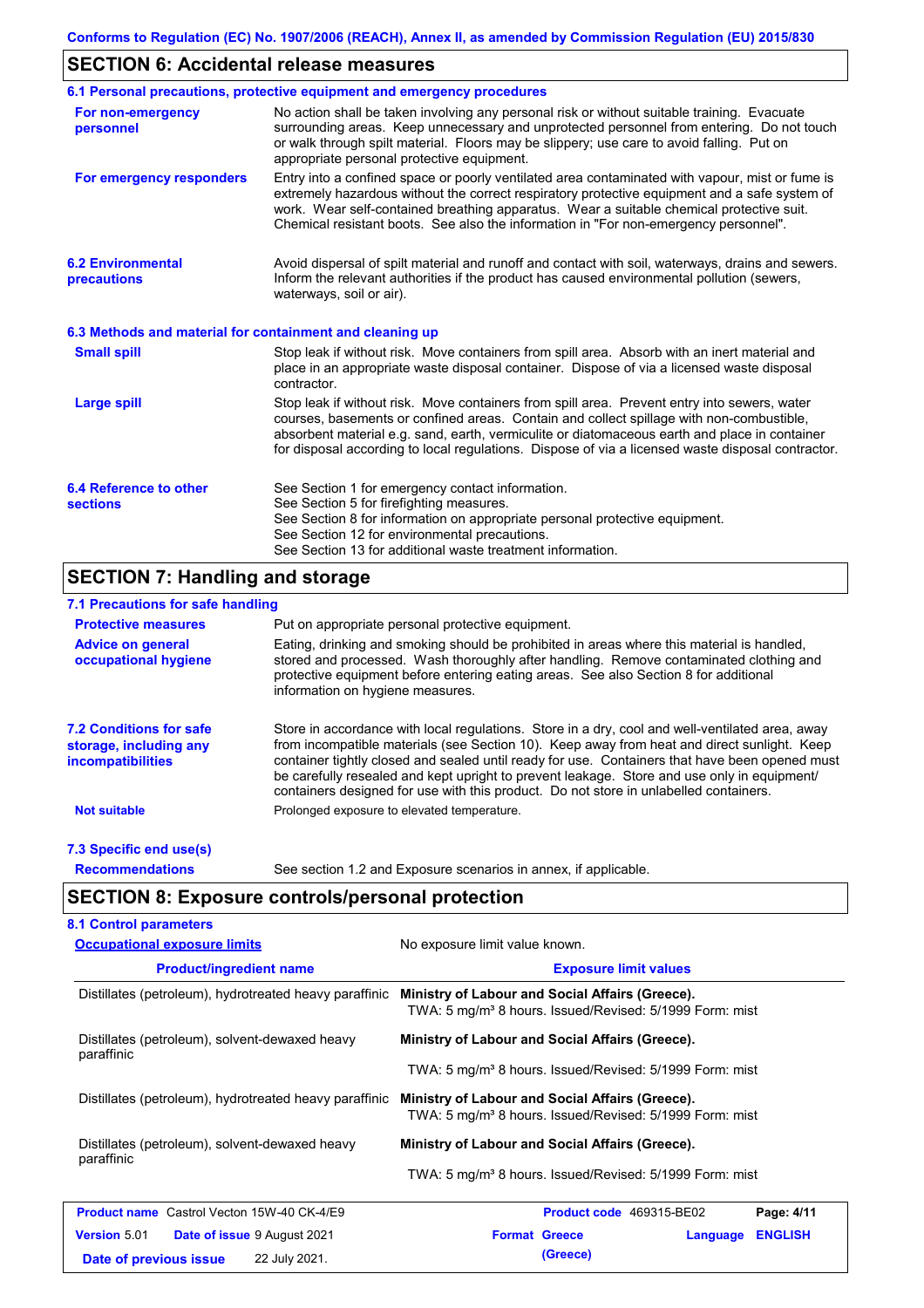## **SECTION 8: Exposure controls/personal protection**

| Distillates (petroleum), solvent-dewaxed light<br>paraffinic | Ministry of Labour and Social Affairs (Greece).                     |
|--------------------------------------------------------------|---------------------------------------------------------------------|
|                                                              | TWA: 5 mg/m <sup>3</sup> 8 hours. Issued/Revised: 5/1999 Form: mist |

Paraffin oils (petroleum), catalytic dewaxed heavy **Ministry of Labour and Social Affairs (Greece).**

TWA: 5 mg/m<sup>3</sup> 8 hours. Issued/Revised: 5/1999 Form: mist

Whilst specific OELs for certain components may be shown in this section, other components may be present in any mist, vapour or dust produced. Therefore, the specific OELs may not be applicable to the product as a whole and are provided for guidance only.

**Recommended monitoring procedures**

If this product contains ingredients with exposure limits, personal, workplace atmosphere or biological monitoring may be required to determine the effectiveness of the ventilation or other control measures and/or the necessity to use respiratory protective equipment. Reference should be made to monitoring standards, such as the following: European Standard EN 689 (Workplace atmospheres - Guidance for the assessment of exposure by inhalation to chemical agents for comparison with limit values and measurement strategy) European Standard EN 14042 (Workplace atmospheres - Guide for the application and use of procedures for the assessment of exposure to chemical and biological agents) European Standard EN 482 (Workplace atmospheres - General requirements for the performance of procedures for the measurement of chemical agents) Reference to national guidance documents for methods for the determination of hazardous substances will also be required.

#### **Derived No Effect Level**

No DNELs/DMELs available.

#### **Predicted No Effect Concentration**

No PNECs available

| <b>8.2 Exposure controls</b>                              |                                                                                                                                                                                                                                                                                                                                                                                                                                                                                                                                                                                                                                                                                                                                                                                                                                                                                                                                                                                                         |                          |                  |            |
|-----------------------------------------------------------|---------------------------------------------------------------------------------------------------------------------------------------------------------------------------------------------------------------------------------------------------------------------------------------------------------------------------------------------------------------------------------------------------------------------------------------------------------------------------------------------------------------------------------------------------------------------------------------------------------------------------------------------------------------------------------------------------------------------------------------------------------------------------------------------------------------------------------------------------------------------------------------------------------------------------------------------------------------------------------------------------------|--------------------------|------------------|------------|
| <b>Appropriate engineering</b><br><b>controls</b>         | Provide exhaust ventilation or other engineering controls to keep the relevant airborne<br>concentrations below their respective occupational exposure limits.<br>All activities involving chemicals should be assessed for their risks to health, to ensure<br>exposures are adequately controlled. Personal protective equipment should only be considered<br>after other forms of control measures (e.g. engineering controls) have been suitably evaluated.<br>Personal protective equipment should conform to appropriate standards, be suitable for use, be<br>kept in good condition and properly maintained.<br>Your supplier of personal protective equipment should be consulted for advice on selection and<br>appropriate standards. For further information contact your national organisation for standards.<br>The final choice of protective equipment will depend upon a risk assessment. It is important to<br>ensure that all items of personal protective equipment are compatible. |                          |                  |            |
| <b>Individual protection measures</b>                     |                                                                                                                                                                                                                                                                                                                                                                                                                                                                                                                                                                                                                                                                                                                                                                                                                                                                                                                                                                                                         |                          |                  |            |
| <b>Hygiene measures</b>                                   | Wash hands, forearms and face thoroughly after handling chemical products, before eating,<br>smoking and using the lavatory and at the end of the working period. Ensure that eyewash<br>stations and safety showers are close to the workstation location.                                                                                                                                                                                                                                                                                                                                                                                                                                                                                                                                                                                                                                                                                                                                             |                          |                  |            |
| <b>Respiratory protection</b>                             | In case of insufficient ventilation, wear suitable respiratory equipment.<br>The correct choice of respiratory protection depends upon the chemicals being handled, the<br>conditions of work and use, and the condition of the respiratory equipment. Safety procedures<br>should be developed for each intended application. Respiratory protection equipment should<br>therefore be chosen in consultation with the supplier/manufacturer and with a full assessment<br>of the working conditions.                                                                                                                                                                                                                                                                                                                                                                                                                                                                                                   |                          |                  |            |
| <b>Eye/face protection</b>                                | Safety glasses with side shields.                                                                                                                                                                                                                                                                                                                                                                                                                                                                                                                                                                                                                                                                                                                                                                                                                                                                                                                                                                       |                          |                  |            |
| <b>Skin protection</b>                                    |                                                                                                                                                                                                                                                                                                                                                                                                                                                                                                                                                                                                                                                                                                                                                                                                                                                                                                                                                                                                         |                          |                  |            |
| <b>Hand protection</b>                                    | <b>General Information:</b>                                                                                                                                                                                                                                                                                                                                                                                                                                                                                                                                                                                                                                                                                                                                                                                                                                                                                                                                                                             |                          |                  |            |
|                                                           | Because specific work environments and material handling practices vary, safety procedures<br>should be developed for each intended application. The correct choice of protective gloves<br>depends upon the chemicals being handled, and the conditions of work and use. Most gloves<br>provide protection for only a limited time before they must be discarded and replaced (even the<br>best chemically resistant gloves will break down after repeated chemical exposures).                                                                                                                                                                                                                                                                                                                                                                                                                                                                                                                        |                          |                  |            |
|                                                           | Gloves should be chosen in consultation with the supplier / manufacturer and taking account of<br>a full assessment of the working conditions.                                                                                                                                                                                                                                                                                                                                                                                                                                                                                                                                                                                                                                                                                                                                                                                                                                                          |                          |                  |            |
|                                                           | Recommended: Nitrile gloves.<br><b>Breakthrough time:</b>                                                                                                                                                                                                                                                                                                                                                                                                                                                                                                                                                                                                                                                                                                                                                                                                                                                                                                                                               |                          |                  |            |
|                                                           | Breakthrough time data are generated by glove manufacturers under laboratory test conditions<br>and represent how long a glove can be expected to provide effective permeation resistance. It<br>is important when following breakthrough time recommendations that actual workplace<br>conditions are taken into account. Always consult with your glove supplier for up-to-date                                                                                                                                                                                                                                                                                                                                                                                                                                                                                                                                                                                                                       |                          |                  |            |
| <b>Product name</b> Castrol Vecton 15W-40 CK-4/E9         |                                                                                                                                                                                                                                                                                                                                                                                                                                                                                                                                                                                                                                                                                                                                                                                                                                                                                                                                                                                                         | Product code 469315-BE02 |                  | Page: 5/11 |
| <b>Version 5.01</b><br><b>Date of issue 9 August 2021</b> |                                                                                                                                                                                                                                                                                                                                                                                                                                                                                                                                                                                                                                                                                                                                                                                                                                                                                                                                                                                                         | <b>Format Greece</b>     | Language ENGLISH |            |
| Date of previous issue                                    | 22 July 2021.                                                                                                                                                                                                                                                                                                                                                                                                                                                                                                                                                                                                                                                                                                                                                                                                                                                                                                                                                                                           | (Greece)                 |                  |            |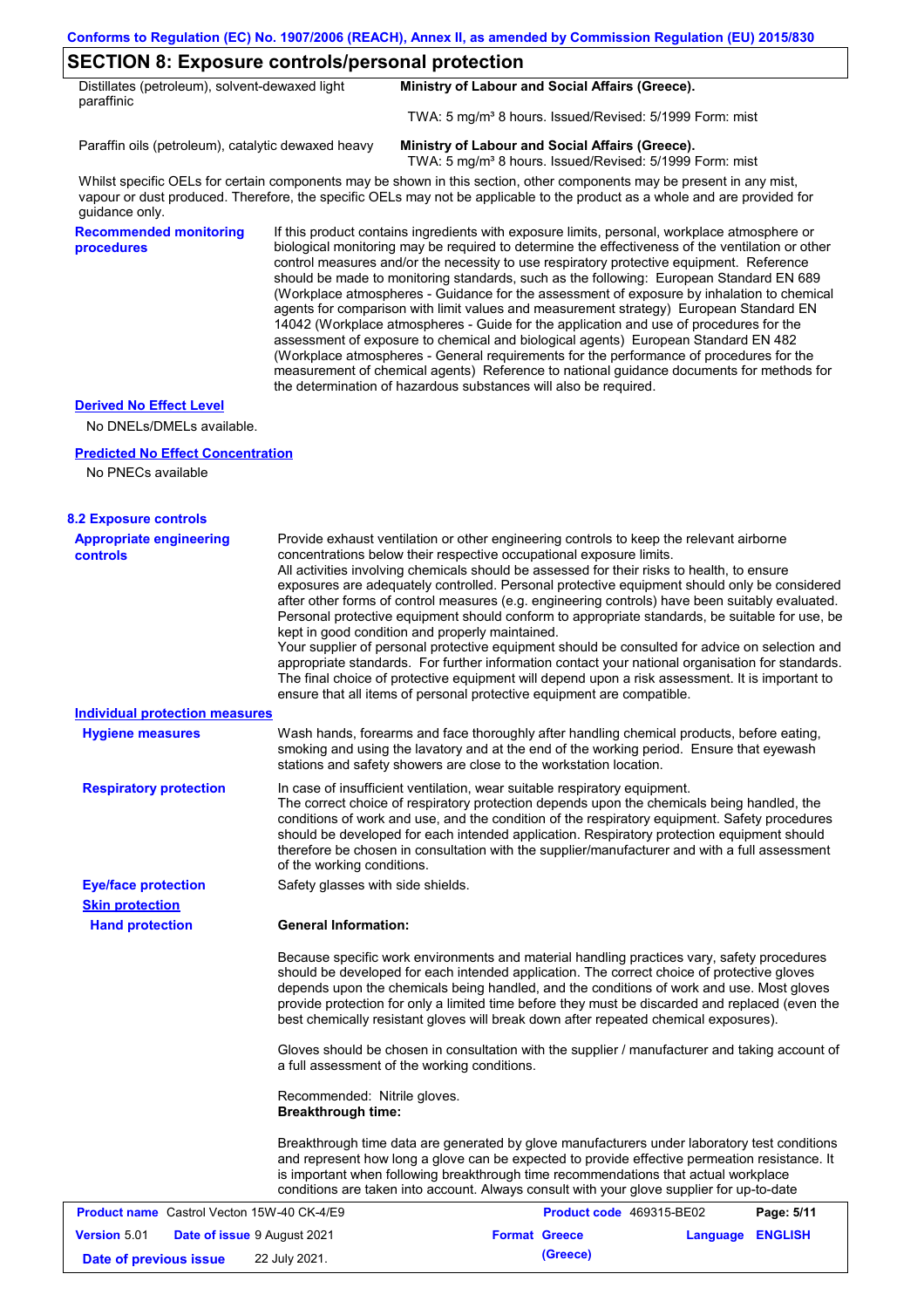# **SECTION 8: Exposure controls/personal protection**

technical information on breakthrough times for the recommended glove type. Our recommendations on the selection of gloves are as follows:

Continuous contact:

|                                           | ουπιπιαναδ συπιανι.                                                                                                                                                                                                                                                                                                                                                                                                                                                                                                                                                                                                                                                                   |
|-------------------------------------------|---------------------------------------------------------------------------------------------------------------------------------------------------------------------------------------------------------------------------------------------------------------------------------------------------------------------------------------------------------------------------------------------------------------------------------------------------------------------------------------------------------------------------------------------------------------------------------------------------------------------------------------------------------------------------------------|
|                                           | Gloves with a minimum breakthrough time of 240 minutes, or >480 minutes if suitable gloves<br>can be obtained.<br>If suitable gloves are not available to offer that level of protection, gloves with shorter<br>breakthrough times may be acceptable as long as appropriate glove maintenance and<br>replacement regimes are determined and adhered to.                                                                                                                                                                                                                                                                                                                              |
|                                           | Short-term / splash protection:                                                                                                                                                                                                                                                                                                                                                                                                                                                                                                                                                                                                                                                       |
|                                           | Recommended breakthrough times as above.<br>It is recognised that for short-term, transient exposures, gloves with shorter breakthrough times<br>may commonly be used. Therefore, appropriate maintenance and replacement regimes must<br>be determined and rigorously followed.                                                                                                                                                                                                                                                                                                                                                                                                      |
|                                           | <b>Glove Thickness:</b>                                                                                                                                                                                                                                                                                                                                                                                                                                                                                                                                                                                                                                                               |
|                                           | For general applications, we recommend gloves with a thickness typically greater than 0.35 mm.                                                                                                                                                                                                                                                                                                                                                                                                                                                                                                                                                                                        |
|                                           | It should be emphasised that glove thickness is not necessarily a good predictor of glove<br>resistance to a specific chemical, as the permeation efficiency of the glove will be dependent<br>on the exact composition of the glove material. Therefore, glove selection should also be based<br>on consideration of the task requirements and knowledge of breakthrough times.<br>Glove thickness may also vary depending on the glove manufacturer, the glove type and the<br>glove model. Therefore, the manufacturers' technical data should always be taken into account<br>to ensure selection of the most appropriate glove for the task.                                     |
|                                           | Note: Depending on the activity being conducted, gloves of varying thickness may be required<br>for specific tasks. For example:                                                                                                                                                                                                                                                                                                                                                                                                                                                                                                                                                      |
|                                           | • Thinner gloves (down to 0.1 mm or less) may be required where a high degree of manual<br>dexterity is needed. However, these gloves are only likely to give short duration protection and<br>would normally be just for single use applications, then disposed of.                                                                                                                                                                                                                                                                                                                                                                                                                  |
|                                           | • Thicker gloves (up to 3 mm or more) may be required where there is a mechanical (as well<br>as a chemical) risk i.e. where there is abrasion or puncture potential.                                                                                                                                                                                                                                                                                                                                                                                                                                                                                                                 |
| <b>Skin and body</b>                      | Use of protective clothing is good industrial practice.<br>Personal protective equipment for the body should be selected based on the task being<br>performed and the risks involved and should be approved by a specialist before handling this<br>product.<br>Cotton or polyester/cotton overalls will only provide protection against light superficial<br>contamination that will not soak through to the skin. Overalls should be laundered on a regular<br>basis. When the risk of skin exposure is high (e.g. when cleaning up spillages or if there is a<br>risk of splashing) then chemical resistant aprons and/or impervious chemical suits and boots<br>will be required. |
| <b>Refer to standards:</b>                | Respiratory protection: EN 529<br>Gloves: EN 420, EN 374<br>Eye protection: EN 166<br>Filtering half-mask: EN 149<br>Filtering half-mask with valve: EN 405<br>Half-mask: EN 140 plus filter<br>Full-face mask: EN 136 plus filter<br>Particulate filters: EN 143<br>Gas/combined filters: EN 14387                                                                                                                                                                                                                                                                                                                                                                                   |
| <b>Environmental exposure</b><br>controls | Emissions from ventilation or work process equipment should be checked to ensure they<br>comply with the requirements of environmental protection legislation. In some cases, fume<br>scrubbers, filters or engineering modifications to the process equipment will be necessary to<br>reduce emissions to acceptable levels.                                                                                                                                                                                                                                                                                                                                                         |
|                                           |                                                                                                                                                                                                                                                                                                                                                                                                                                                                                                                                                                                                                                                                                       |

| <b>Product name</b> Castrol Vecton 15W-40 CK-4/E9 |                                    |                      | Product code 469315-BE02 |                         | Page: 6/11 |
|---------------------------------------------------|------------------------------------|----------------------|--------------------------|-------------------------|------------|
| <b>Version 5.01</b>                               | <b>Date of issue 9 August 2021</b> | <b>Format Greece</b> |                          | <b>Language ENGLISH</b> |            |
| Date of previous issue                            | 22 July 2021.                      |                      | (Greece)                 |                         |            |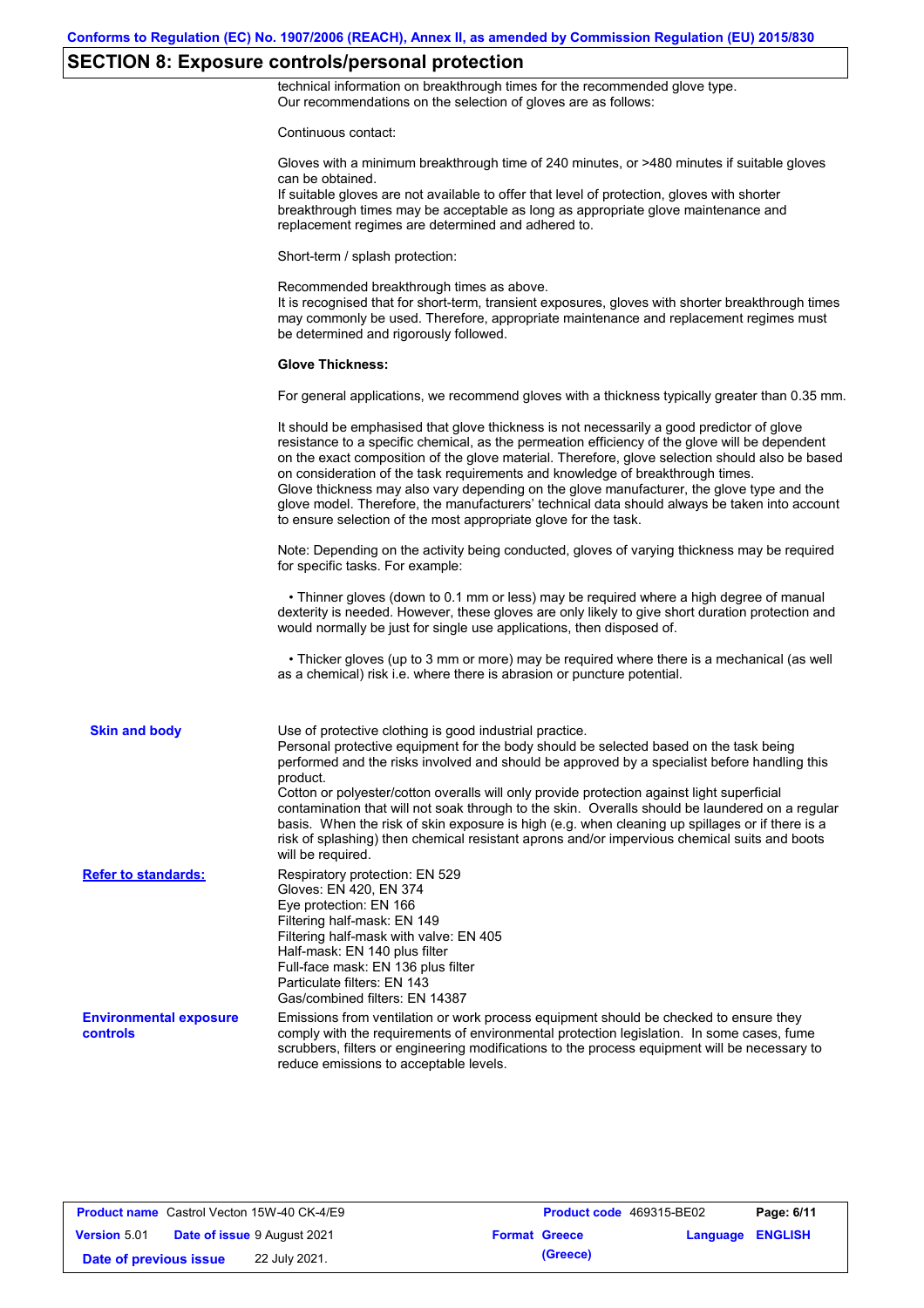## **SECTION 9: Physical and chemical properties**

**9.1 Information on basic physical and chemical properties**

| <b>Appearance</b>                                      |                                                                                                                                                                             |
|--------------------------------------------------------|-----------------------------------------------------------------------------------------------------------------------------------------------------------------------------|
| <b>Physical state</b>                                  | Liquid.                                                                                                                                                                     |
| <b>Colour</b>                                          | Amber. [Light]                                                                                                                                                              |
| <b>Odour</b>                                           | Not available. Not tested.                                                                                                                                                  |
| <b>Odour threshold</b>                                 | Not available. Not tested.                                                                                                                                                  |
| pH                                                     | Not applicable. Based on Solubility in Water (insoluble in water.).                                                                                                         |
| <b>Melting point/freezing point</b>                    | Not applicable. Based on Composition/information on ingredients.                                                                                                            |
| Initial boiling point and boiling<br>range             | Not available. Not tested.                                                                                                                                                  |
| <b>Pour point</b>                                      | $-36 °C$                                                                                                                                                                    |
| <b>Flash point</b>                                     | Closed cup: 205°C (401°F) [Pensky-Martens.]                                                                                                                                 |
| <b>Evaporation rate</b>                                | Not relevant/applicable due to nature of the product. Based on low volatility.                                                                                              |
| <b>Flammability (solid, gas)</b>                       | Not applicable. Based on physical state.                                                                                                                                    |
| <b>Upper/lower flammability or</b><br>explosive limits | Not available. Not tested.                                                                                                                                                  |
| <b>Vapour pressure</b>                                 | <0.01 kPa (<0.075 mm Hg) [20°C (68°F)]                                                                                                                                      |
| <b>Vapour density</b>                                  | $>1$ [Air = 1]                                                                                                                                                              |
| <b>Relative density</b>                                | $<$ 1                                                                                                                                                                       |
| <b>Density</b>                                         | $\leq$ 1000 kg/m <sup>3</sup> ( $\leq$ 1 g/cm <sup>3</sup> ) at 15 <sup>°</sup> C                                                                                           |
| <b>Solubility(ies)</b>                                 | insoluble in water.                                                                                                                                                         |
| <b>Partition coefficient: n-octanol/</b><br>water      | Not applicable. Substance is a hydrocarbon UVCB. Standard tests for this endpoint are<br>intended for single substances and are not appropriate for this complex substance. |
| <b>Auto-ignition temperature</b>                       | Not available. Not tested.                                                                                                                                                  |
| <b>Decomposition temperature</b>                       | Not observed to decompose by final boiling point                                                                                                                            |
| <b>Viscosity</b>                                       | Kinematic: 107.6 mm <sup>2</sup> /s (107.6 cSt) at $40^{\circ}$ C<br>Kinematic: 14.6 to 15.2 mm <sup>2</sup> /s (14.6 to 15.2 cSt) at 100°C                                 |
| <b>Explosive properties</b>                            | Not considered explosive based on structural and oxygen balance considerations.                                                                                             |
| <b>Oxidising properties</b>                            | Not considered oxidizing based on structural considerations.                                                                                                                |

#### **9.2 Other information**

No additional information.

# **SECTION 10: Stability and reactivity**

| <b>10.1 Reactivity</b>                            | No specific test data available for this product. Refer to Conditions to avoid and Incompatible<br>materials for additional information.                                |
|---------------------------------------------------|-------------------------------------------------------------------------------------------------------------------------------------------------------------------------|
| <b>10.2 Chemical stability</b>                    | The product is stable.                                                                                                                                                  |
| <b>10.3 Possibility of</b><br>hazardous reactions | Under normal conditions of storage and use, hazardous reactions will not occur.<br>Under normal conditions of storage and use, hazardous polymerisation will not occur. |
| <b>10.4 Conditions to avoid</b>                   | Avoid all possible sources of ignition (spark or flame).                                                                                                                |
| <b>10.5 Incompatible materials</b>                | Reactive or incompatible with the following materials: oxidising materials.                                                                                             |
| <b>10.6 Hazardous</b><br>decomposition products   | Under normal conditions of storage and use, hazardous decomposition products should not be<br>produced.                                                                 |

## **SECTION 11: Toxicological information**

**11.1 Information on toxicological effects Acute toxicity estimates**

| <b>Product name</b> Castrol Vecton 15W-40 CK-4/E9 |                                    |               |                      | <b>Product code</b> 469315-BE02 |                  | Page: 7/11 |
|---------------------------------------------------|------------------------------------|---------------|----------------------|---------------------------------|------------------|------------|
| <b>Version 5.01</b>                               | <b>Date of issue 9 August 2021</b> |               | <b>Format Greece</b> |                                 | Language ENGLISH |            |
| Date of previous issue                            |                                    | 22 July 2021. |                      | (Greece)                        |                  |            |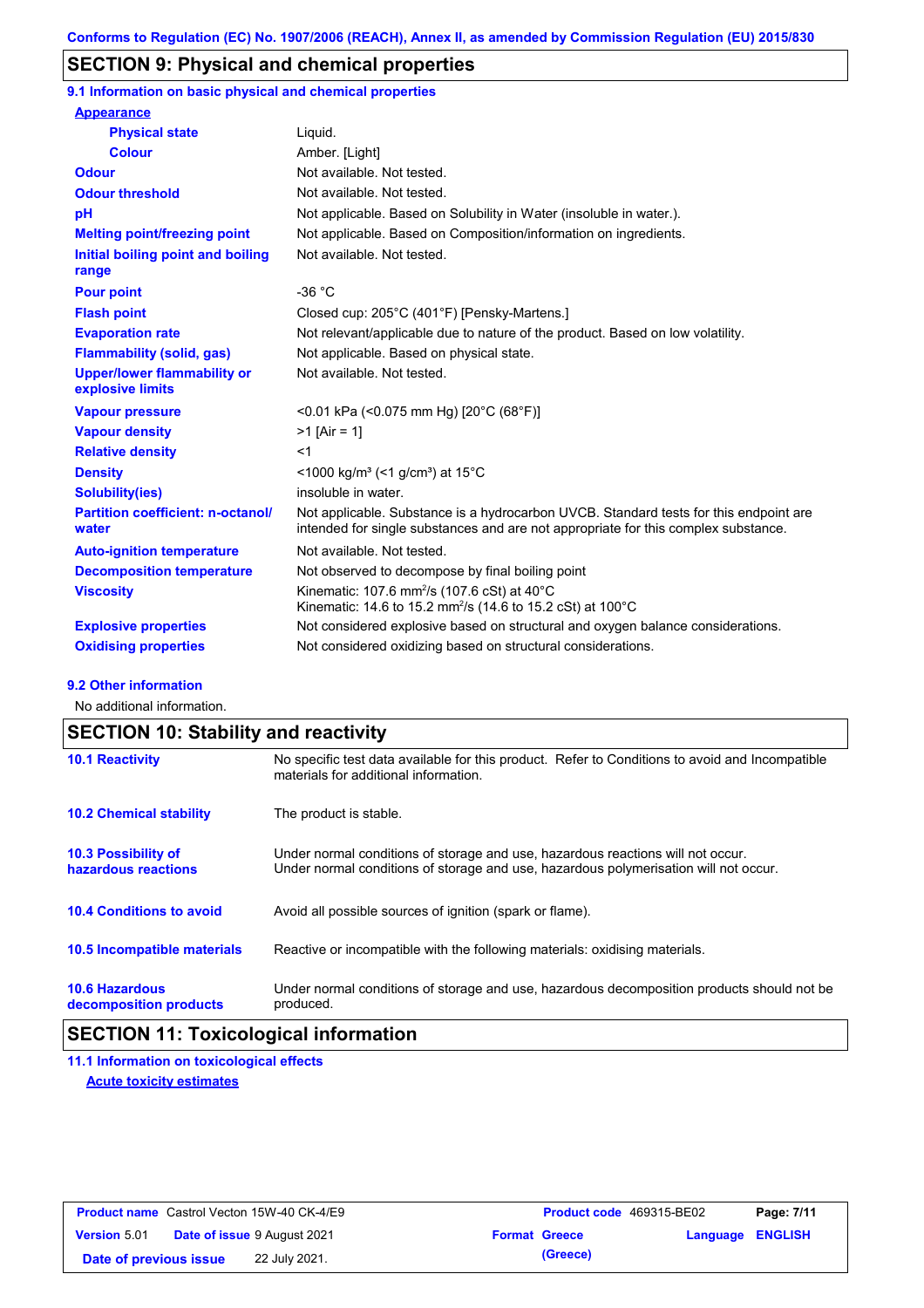# **Conforms to Regulation (EC) No. 1907/2006 (REACH), Annex II, as amended by Commission Regulation (EU) 2015/830**

# **SECTION 11: Toxicological information**

| <b>Product/ingredient name</b>                                                             |                                                                                                                                                                                                         | Oral (mg/<br>kg)                                                                           | <b>Dermal</b><br>(mg/kg) | <b>Inhalation</b><br>(gases)<br>(ppm) | <b>Inhalation</b><br>(vapours)<br>(mg/l) | <b>Inhalation</b><br>(dusts)<br>and mists)<br>(mg/l)                                                                                                                                          |
|--------------------------------------------------------------------------------------------|---------------------------------------------------------------------------------------------------------------------------------------------------------------------------------------------------------|--------------------------------------------------------------------------------------------|--------------------------|---------------------------------------|------------------------------------------|-----------------------------------------------------------------------------------------------------------------------------------------------------------------------------------------------|
| isooctyl) esters, zinc salts                                                               | Phosphorodithioic acid, mixed O,O-bis(sec-Bu and                                                                                                                                                        |                                                                                            | N/A                      | N/A                                   | N/A                                      | N/A                                                                                                                                                                                           |
| <b>Information on likely</b><br>routes of exposure                                         | Routes of entry anticipated: Dermal, Inhalation.                                                                                                                                                        |                                                                                            |                          |                                       |                                          |                                                                                                                                                                                               |
| <b>Potential acute health effects</b>                                                      |                                                                                                                                                                                                         |                                                                                            |                          |                                       |                                          |                                                                                                                                                                                               |
| <b>Inhalation</b>                                                                          | Vapour inhalation under ambient conditions is not normally a problem due to low vapour<br>pressure.                                                                                                     |                                                                                            |                          |                                       |                                          |                                                                                                                                                                                               |
| <b>Ingestion</b>                                                                           | No known significant effects or critical hazards.                                                                                                                                                       |                                                                                            |                          |                                       |                                          |                                                                                                                                                                                               |
| <b>Skin contact</b>                                                                        | Defatting to the skin. May cause skin dryness and irritation.                                                                                                                                           |                                                                                            |                          |                                       |                                          |                                                                                                                                                                                               |
| <b>Eye contact</b>                                                                         | Not classified as an eye irritant. Based on data available for this or related materials.                                                                                                               |                                                                                            |                          |                                       |                                          |                                                                                                                                                                                               |
| <b>Symptoms related to the physical, chemical and toxicological characteristics</b>        |                                                                                                                                                                                                         |                                                                                            |                          |                                       |                                          |                                                                                                                                                                                               |
| <b>Inhalation</b>                                                                          | No specific data.                                                                                                                                                                                       |                                                                                            |                          |                                       |                                          |                                                                                                                                                                                               |
| <b>Ingestion</b>                                                                           | No specific data.                                                                                                                                                                                       |                                                                                            |                          |                                       |                                          |                                                                                                                                                                                               |
| <b>Skin contact</b>                                                                        | Adverse symptoms may include the following:<br>irritation<br>dryness<br>cracking                                                                                                                        |                                                                                            |                          |                                       |                                          |                                                                                                                                                                                               |
| <b>Eye contact</b>                                                                         | No specific data.                                                                                                                                                                                       |                                                                                            |                          |                                       |                                          |                                                                                                                                                                                               |
| Delayed and immediate effects as well as chronic effects from short and long-term exposure |                                                                                                                                                                                                         |                                                                                            |                          |                                       |                                          |                                                                                                                                                                                               |
| <b>Inhalation</b>                                                                          | Overexposure to the inhalation of airborne droplets or aerosols may cause irritation of the<br>respiratory tract.                                                                                       |                                                                                            |                          |                                       |                                          |                                                                                                                                                                                               |
| <b>Ingestion</b>                                                                           |                                                                                                                                                                                                         | Ingestion of large quantities may cause nausea and diarrhoea.                              |                          |                                       |                                          |                                                                                                                                                                                               |
| <b>Skin contact</b>                                                                        |                                                                                                                                                                                                         | Prolonged or repeated contact can defat the skin and lead to irritation and/or dermatitis. |                          |                                       |                                          |                                                                                                                                                                                               |
| <b>Eye contact</b>                                                                         | Potential risk of transient stinging or redness if accidental eye contact occurs.                                                                                                                       |                                                                                            |                          |                                       |                                          |                                                                                                                                                                                               |
| <b>Potential chronic health effects</b>                                                    |                                                                                                                                                                                                         |                                                                                            |                          |                                       |                                          |                                                                                                                                                                                               |
| General                                                                                    | USED ENGINE OILS<br>engine oils during use. Used engine oil may contain hazardous components which have the<br>engine oil must therefore be avoided and a high standard of personal hygiene maintained. |                                                                                            |                          |                                       |                                          | Combustion products resulting from the operation of internal combustion engines contaminate<br>potential to cause skin cancer. Frequent or prolonged contact with all types and makes of used |
| <b>Carcinogenicity</b>                                                                     | No known significant effects or critical hazards.                                                                                                                                                       |                                                                                            |                          |                                       |                                          |                                                                                                                                                                                               |
| <b>Mutagenicity</b>                                                                        | No known significant effects or critical hazards.                                                                                                                                                       |                                                                                            |                          |                                       |                                          |                                                                                                                                                                                               |
| <b>Developmental effects</b>                                                               | No known significant effects or critical hazards.                                                                                                                                                       |                                                                                            |                          |                                       |                                          |                                                                                                                                                                                               |
| <b>Fertility effects</b>                                                                   | No known significant effects or critical hazards.                                                                                                                                                       |                                                                                            |                          |                                       |                                          |                                                                                                                                                                                               |

## **SECTION 12: Ecological information**

**12.1 Toxicity**

**Environmental hazards** Not classified as dangerous

### **12.2 Persistence and degradability**

Expected to be biodegradable.

#### **12.3 Bioaccumulative potential**

This product is not expected to bioaccumulate through food chains in the environment.

| <b>12.4 Mobility in soil</b>                                         |                                                                      |
|----------------------------------------------------------------------|----------------------------------------------------------------------|
| <b>Soil/water partition</b><br><b>coefficient</b> (K <sub>oc</sub> ) | Not available.                                                       |
| <b>Mobility</b>                                                      | Spillages may penetrate the soil causing ground water contamination. |

### **12.5 Results of PBT and vPvB assessment**

Product does not meet the criteria for PBT or vPvB according to Regulation (EC) No. 1907/2006, Annex XIII.

#### **12.6 Other adverse effects**

|                        | <b>Product name</b> Castrol Vecton 15W-40 CK-4/E9 | <b>Product code</b> 469315-BE02 |                  | Page: 8/11 |
|------------------------|---------------------------------------------------|---------------------------------|------------------|------------|
| <b>Version 5.01</b>    | <b>Date of issue 9 August 2021</b>                | <b>Format Greece</b>            | Language ENGLISH |            |
| Date of previous issue | 22 July 2021.                                     | (Greece)                        |                  |            |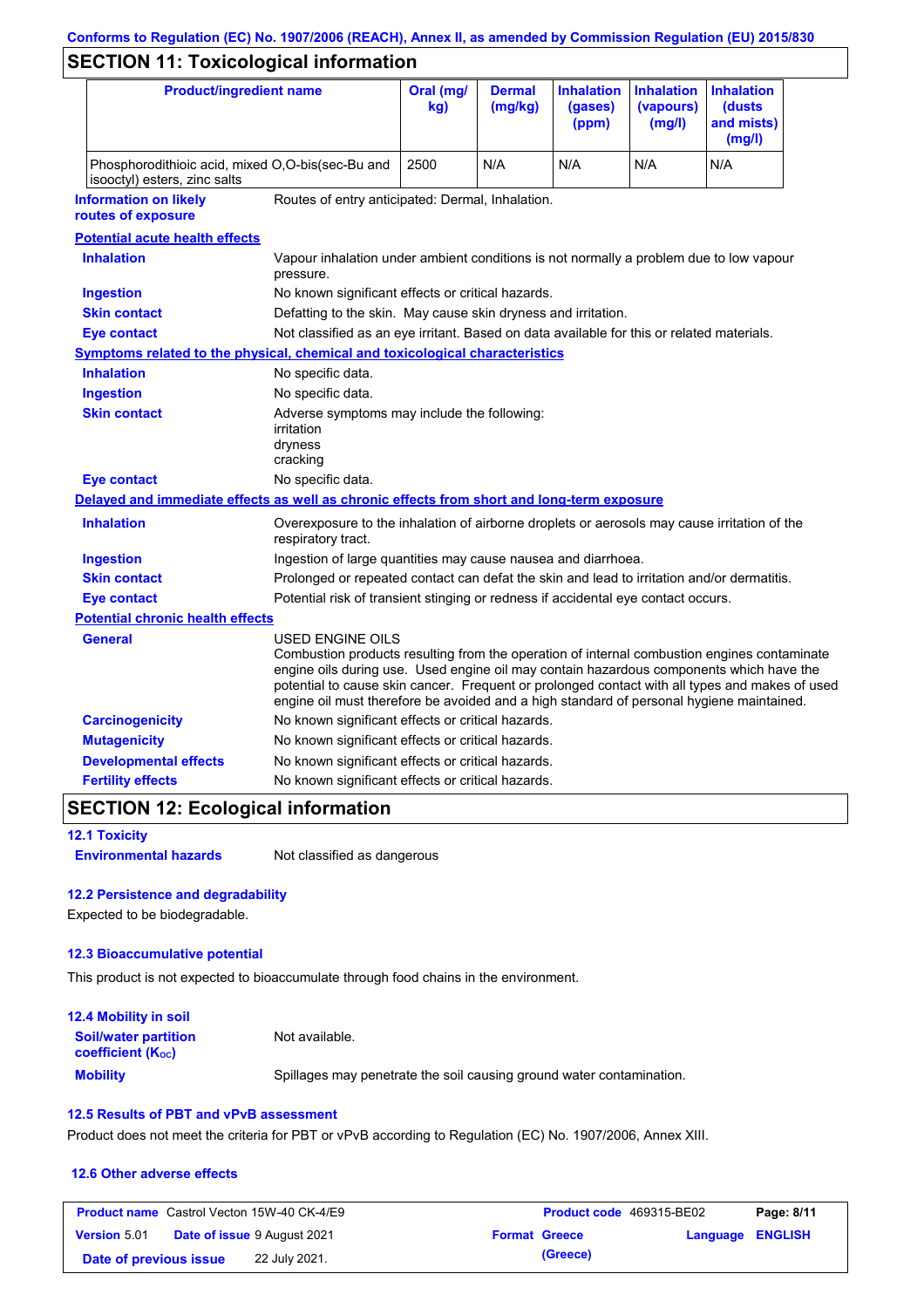## **SECTION 12: Ecological information**

**Other ecological information**

Spills may form a film on water surfaces causing physical damage to organisms. Oxygen transfer could also be impaired.

## **SECTION 13: Disposal considerations**

| <b>13.1 Waste treatment methods</b> |                                                                                                                                                                      |
|-------------------------------------|----------------------------------------------------------------------------------------------------------------------------------------------------------------------|
| <b>Product</b>                      |                                                                                                                                                                      |
| <b>Methods of disposal</b>          | Where possible, arrange for product to be recycled. Dispose of via an authorised person/<br>licensed waste disposal contractor in accordance with local regulations. |
| <b>Hazardous waste</b>              | Yes.                                                                                                                                                                 |

**European waste catalogue (EWC)**

| Waste code | <b>Waste designation</b>                |
|------------|-----------------------------------------|
| $130208*$  | other engine, gear and lubricating oils |

However, deviation from the intended use and/or the presence of any potential contaminants may require an alternative waste disposal code to be assigned by the end user.

| <b>Packaging</b>           |                                                                                                                                                                                                                                                                                                                                                                                                                                                                                                 |
|----------------------------|-------------------------------------------------------------------------------------------------------------------------------------------------------------------------------------------------------------------------------------------------------------------------------------------------------------------------------------------------------------------------------------------------------------------------------------------------------------------------------------------------|
| <b>Methods of disposal</b> | Where possible, arrange for product to be recycled. Dispose of via an authorised person/<br>licensed waste disposal contractor in accordance with local regulations.                                                                                                                                                                                                                                                                                                                            |
| <b>Special precautions</b> | This material and its container must be disposed of in a safe way. Care should be taken when<br>handling emptied containers that have not been cleaned or rinsed out. Empty containers or<br>liners may retain some product residues. Empty containers represent a fire hazard as they may<br>contain flammable product residues and vapour. Never weld, solder or braze empty containers.<br>Avoid dispersal of spilt material and runoff and contact with soil, waterways, drains and sewers. |
| <b>References</b>          | Commission 2014/955/EU<br>Directive 2008/98/EC                                                                                                                                                                                                                                                                                                                                                                                                                                                  |

## **SECTION 14: Transport information**

|                                           | <b>ADR/RID</b> | <b>ADN</b>     | <b>IMDG</b>    | <b>IATA</b>    |  |
|-------------------------------------------|----------------|----------------|----------------|----------------|--|
| 14.1 UN number                            | Not regulated. | Not regulated. | Not regulated. | Not regulated. |  |
| 14.2 UN proper<br>shipping name           |                |                | -              |                |  |
| <b>14.3 Transport</b><br>hazard class(es) |                |                | -              |                |  |
| 14.4 Packing<br>group                     |                |                | -              |                |  |
| 14.5<br><b>Environmental</b><br>hazards   | No.            | No.            | No.            | No.            |  |
| <b>Additional</b><br><b>information</b>   |                |                |                |                |  |

**14.6 Special precautions for user** Not available.

**14.7 Transport in bulk according to IMO instruments** Not available.

### **SECTION 15: Regulatory information**

**15.1 Safety, health and environmental regulations/legislation specific for the substance or mixture EU Regulation (EC) No. 1907/2006 (REACH) Annex XIV - List of substances subject to authorisation Substances of very high concern** None of the components are listed. None of the components are listed. **Annex XIV Product name** Castrol Vecton 15W-40 CK-4/E9 **Product Code 469315-BE02 Page: 9/11 Version** 5.01 **Date of issue** 9 August 2021 **Format Greece Language ENGLISH Date of previous issue 22 July 2021. (Greece) (Greece)**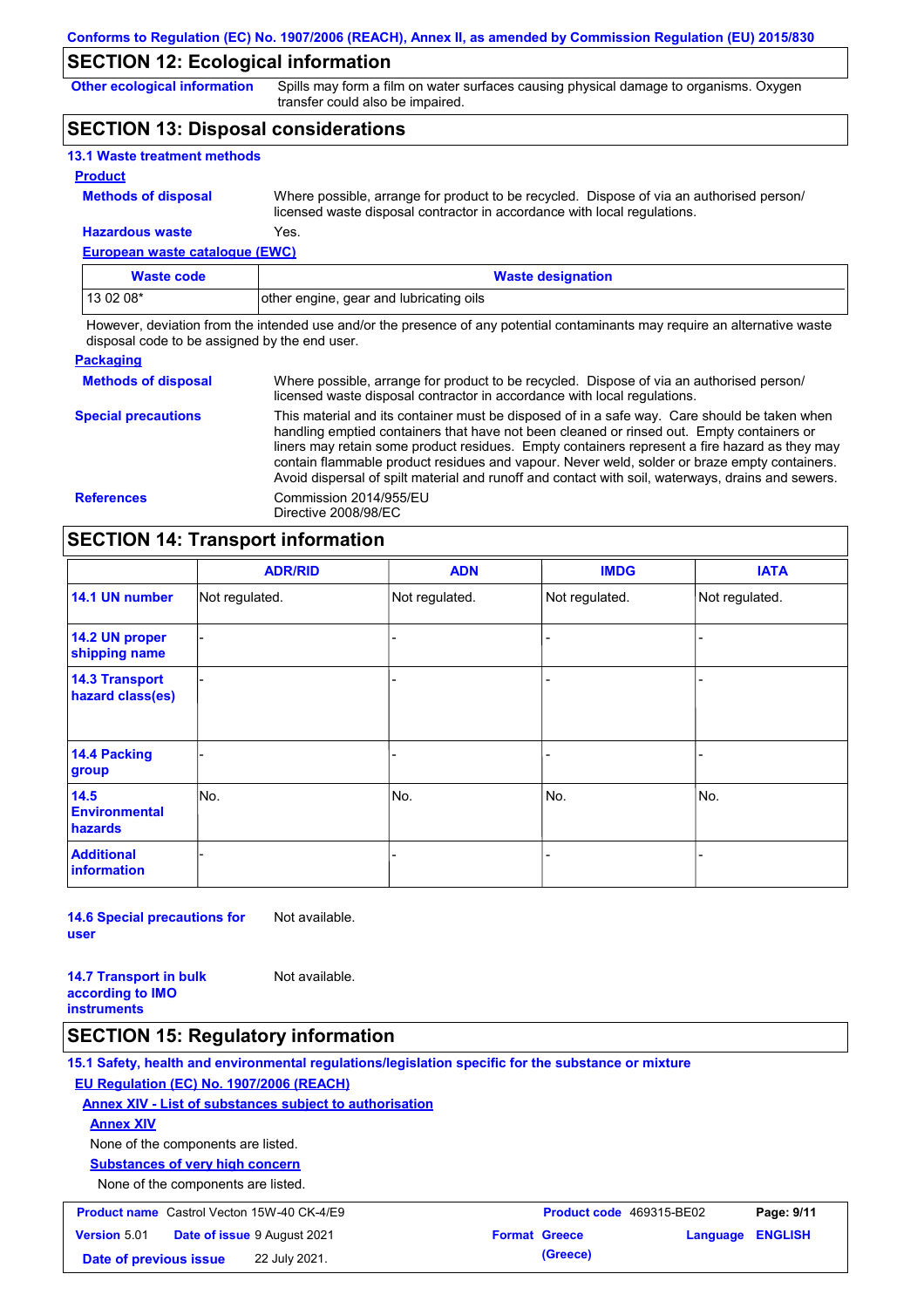# **SECTION 15: Regulatory information**

| EU Regulation (EC) No. 1907/2006 (REACH)                                                                                                                 |                                                                                                                                |
|----------------------------------------------------------------------------------------------------------------------------------------------------------|--------------------------------------------------------------------------------------------------------------------------------|
| <b>Annex XVII - Restrictions</b><br>on the manufacture.<br>placing on the market<br>and use of certain<br>dangerous substances,<br>mixtures and articles | Not applicable.                                                                                                                |
| <b>Other regulations</b>                                                                                                                                 |                                                                                                                                |
| <b>REACH Status</b>                                                                                                                                      | The company, as identified in Section 1, sells this product in the EU in compliance with the<br>current requirements of REACH. |
| <b>United States inventory</b><br>(TSCA 8b)                                                                                                              | At least one component is not listed.                                                                                          |
| <b>Australia inventory (AICS)</b>                                                                                                                        | At least one component is not listed.                                                                                          |
| <b>Canada inventory</b>                                                                                                                                  | At least one component is not listed.                                                                                          |
| <b>China inventory (IECSC)</b>                                                                                                                           | At least one component is not listed.                                                                                          |
| <b>Japan inventory (ENCS)</b>                                                                                                                            | At least one component is not listed.                                                                                          |
| <b>Korea inventory (KECI)</b>                                                                                                                            | All components are listed or exempted.                                                                                         |
| <b>Philippines inventory</b><br>(PICCS)                                                                                                                  | At least one component is not listed.                                                                                          |
| <b>Taiwan Chemical</b><br><b>Substances Inventory</b><br>(TCSI)                                                                                          | At least one component is not listed.                                                                                          |
| Ozone depleting substances (1005/2009/EU)                                                                                                                |                                                                                                                                |
| Not listed.                                                                                                                                              |                                                                                                                                |
| Prior Informed Consent (PIC) (649/2012/EU)<br>Not listed.                                                                                                |                                                                                                                                |
| <b>EU - Water framework directive - Priority substances</b>                                                                                              |                                                                                                                                |
| None of the components are listed.                                                                                                                       |                                                                                                                                |
| <b>Seveso Directive</b>                                                                                                                                  |                                                                                                                                |
| This product is not controlled under the Seveso Directive.                                                                                               |                                                                                                                                |

**15.2 Chemical safety assessment** A Chemical Safety Assessment has been carried out for one or more of the substances within this mixture. A Chemical Safety Assessment has not been carried out for the mixture itself.

# **SECTION 16: Other information**

| <b>Abbreviations and acronyms</b>                         | ADN = European Provisions concerning the International Carriage of Dangerous Goods by<br>Inland Waterway<br>ADR = The European Agreement concerning the International Carriage of Dangerous Goods by<br>Road<br>$ATE = Acute Toxicity Estimate$                                                                                    |                          |          |                |  |  |
|-----------------------------------------------------------|------------------------------------------------------------------------------------------------------------------------------------------------------------------------------------------------------------------------------------------------------------------------------------------------------------------------------------|--------------------------|----------|----------------|--|--|
|                                                           | <b>BCF</b> = Bioconcentration Factor                                                                                                                                                                                                                                                                                               |                          |          |                |  |  |
|                                                           | CAS = Chemical Abstracts Service                                                                                                                                                                                                                                                                                                   |                          |          |                |  |  |
|                                                           | CLP = Classification, Labelling and Packaging Regulation [Regulation (EC) No. 1272/2008]<br>CSA = Chemical Safety Assessment                                                                                                                                                                                                       |                          |          |                |  |  |
|                                                           |                                                                                                                                                                                                                                                                                                                                    |                          |          |                |  |  |
|                                                           | CSR = Chemical Safety Report                                                                                                                                                                                                                                                                                                       |                          |          |                |  |  |
|                                                           | DMEL = Derived Minimal Effect Level<br>DNEL = Derived No Effect Level<br>EINECS = European Inventory of Existing Commercial chemical Substances                                                                                                                                                                                    |                          |          |                |  |  |
|                                                           |                                                                                                                                                                                                                                                                                                                                    |                          |          |                |  |  |
|                                                           |                                                                                                                                                                                                                                                                                                                                    |                          |          |                |  |  |
|                                                           | ES = Exposure Scenario<br>EUH statement = CLP-specific Hazard statement<br>EWC = European Waste Catalogue<br>GHS = Globally Harmonized System of Classification and Labelling of Chemicals<br>IATA = International Air Transport Association<br>IBC = Intermediate Bulk Container<br>IMDG = International Maritime Dangerous Goods |                          |          |                |  |  |
|                                                           |                                                                                                                                                                                                                                                                                                                                    |                          |          |                |  |  |
|                                                           |                                                                                                                                                                                                                                                                                                                                    |                          |          |                |  |  |
|                                                           |                                                                                                                                                                                                                                                                                                                                    |                          |          |                |  |  |
|                                                           |                                                                                                                                                                                                                                                                                                                                    |                          |          |                |  |  |
|                                                           |                                                                                                                                                                                                                                                                                                                                    |                          |          |                |  |  |
|                                                           | LogPow = logarithm of the octanol/water partition coefficient<br>MARPOL = International Convention for the Prevention of Pollution From Ships, 1973 as<br>modified by the Protocol of 1978. ("Marpol" = marine pollution)<br>OECD = Organisation for Economic Co-operation and Development                                         |                          |          |                |  |  |
|                                                           |                                                                                                                                                                                                                                                                                                                                    |                          |          |                |  |  |
|                                                           |                                                                                                                                                                                                                                                                                                                                    |                          |          |                |  |  |
|                                                           |                                                                                                                                                                                                                                                                                                                                    |                          |          |                |  |  |
|                                                           | PBT = Persistent, Bioaccumulative and Toxic                                                                                                                                                                                                                                                                                        |                          |          |                |  |  |
|                                                           | PNEC = Predicted No Effect Concentration                                                                                                                                                                                                                                                                                           |                          |          |                |  |  |
|                                                           | REACH = Registration, Evaluation, Authorisation and Restriction of Chemicals Regulation                                                                                                                                                                                                                                            |                          |          |                |  |  |
| <b>Product name</b> Castrol Vecton 15W-40 CK-4/E9         |                                                                                                                                                                                                                                                                                                                                    | Product code 469315-BE02 |          | Page: 10/11    |  |  |
| <b>Version 5.01</b><br><b>Date of issue 9 August 2021</b> |                                                                                                                                                                                                                                                                                                                                    | <b>Format Greece</b>     | Language | <b>ENGLISH</b> |  |  |
| Date of previous issue                                    | 22 July 2021.                                                                                                                                                                                                                                                                                                                      | (Greece)                 |          |                |  |  |